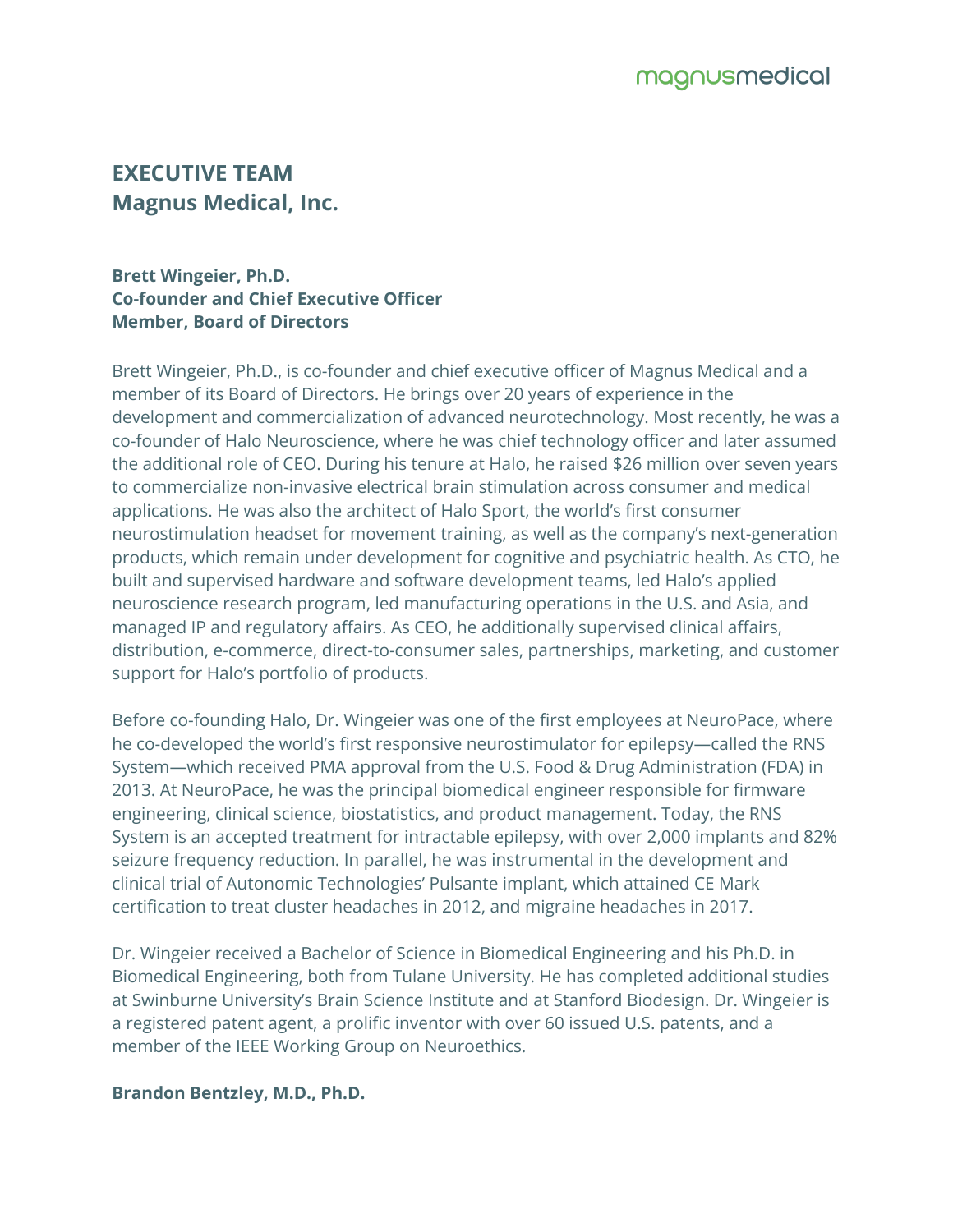## **Co-founder and Chief Scientific Officer**

Brandon Bentzley, M.D., Ph.D., is a co-founder and chief scientific officer of Magnus Medical. His interest in neuroscience led him to begin the Medical Scientist Training Program at the Medical University of South Carolina (MUSC), which is the birthplace of clinical transcranial magnetic stimulation (TMS) for the treatment of neuropsychiatric disorders. At MUSC, he completed his dissertation research with Gary Aston-Jones, Ph.D., studying the behavioral economics and neuroeconomics of substance use disorders. Simultaneously, he conducted clinical research on buprenorphine maintenance therapy, focusing on how patient perspectives influence treatment. He completed his residency in adult psychiatry and his postdoctoral training at Stanford University, where he focused on the development of SAINT technology. Dr. Bentzley has published articles in high-impact peer-reviewed journals, including *Brain*, *American Journal of Psychiatry*, *Molecular Psychiatry*, *Biological Psychiatry*, *Journal of Neuroscience*, *Journal of the American Medical Association Network Open*, and *Proceedings of the National Academy of Sciences of the United States of America*.

In parallel with his clinical work, Dr. Bentzley has over 15 years of experience in developing advanced automated systems that range from plasma reactors used in variable gravity experiments at NASA, to high-powered magnetically confined plasma reactors at Princeton University. He has developed and built a highly advanced neuro-behavioral recording system, which is currently in full-time use at the Malenka Lab in the Department of Psychiatry at Stanford Medicine.

Dr. Bentzley received a Bachelor of Science in Physics from The College of New Jersey, and his M.D. and Ph.D. from MUSC. His academic appointments include Clinical Assistant Professor in Psychiatry and Behavioral Sciences at Stanford University School of Medicine. His areas of clinical focus are treatment-resistant depression, substance abuse disorders, and suicidality.

## **Scott Ashworth Chief Commercial Officer**

Scott Ashworth joined Magnus Medical as chief commercial officer with over 30 years of leadership experience in the medical device and health care data industries with Fortune 500 and startup organizations. Most recently, he was CCO for DocSpera, a pre-and post-operative care coordination platform addressing care continuum challenges facing procedural specialists and OR professionals. Previous to DocSpera, Mr. Ashworth was vice president of sales at Hearst Health, where he led record sales growth year over year for their largest drug data business. Prior to joining Hearst Health, Mr. Ashworth was head of global sales for Gauss Surgical, a leading developer of computer vision applications for health care. At Gauss, he successfully built and supported sales teams throughout the U.S. to meet the ever-changing hospital, imaging, data, and product demands.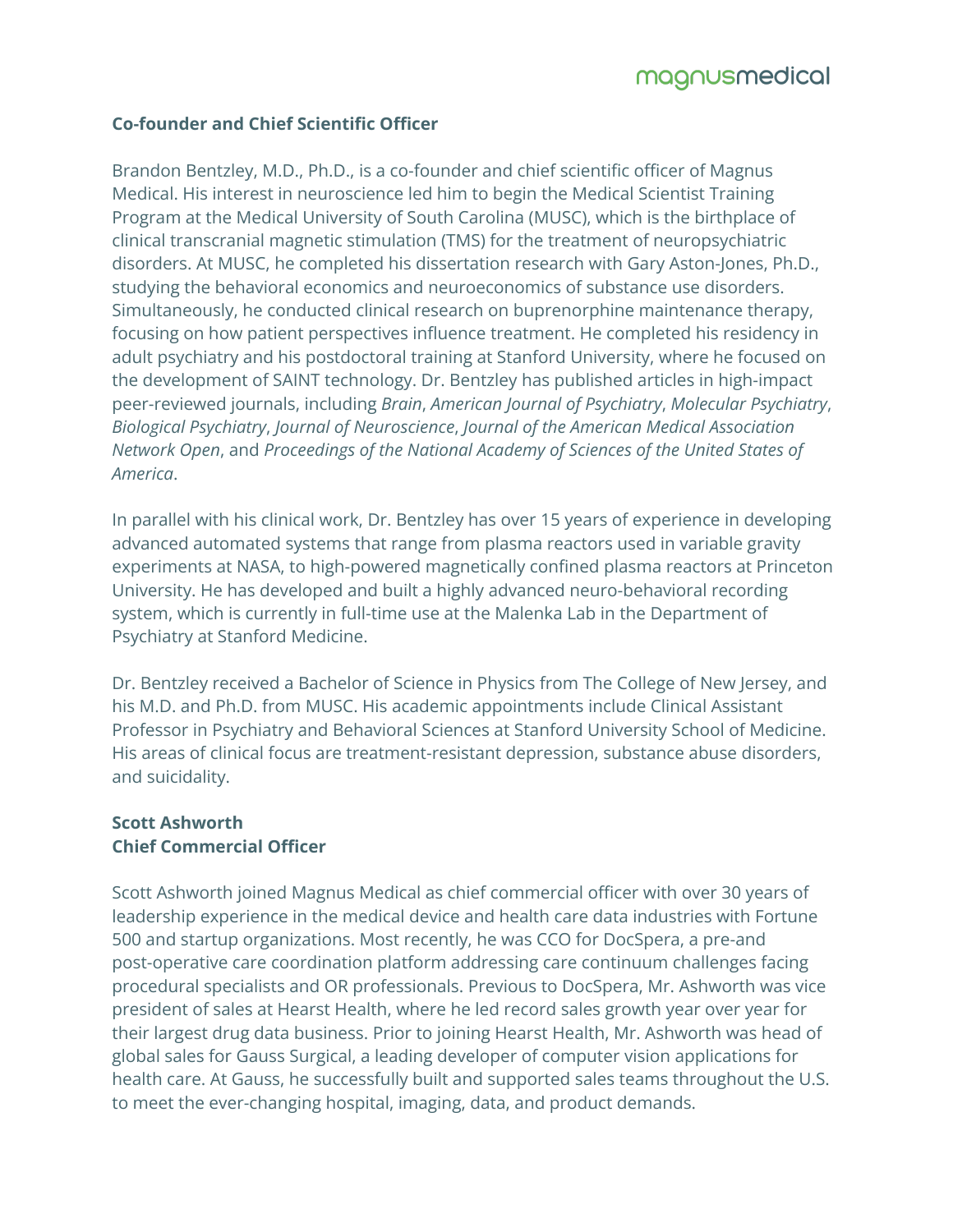Mr. Ashworth's previous tenures also include senior executive positions at HeartFlow, Siemens Medical, and HP Healthcare, which was acquired by Philips Medical. At HeartFlow, he was the company's first vice president of global marketing and sales, building the commercial foundation for a transformative SaaS image mapping and service business model that included an initial strategic investment and distribution partnership with GE Medical. HeartFlow announced it would go public in 2021, valued at \$2.4 billion. While at Siemens, Mr. Ashworth held several sales and marketing management roles and was ultimately promoted to vice president of worldwide sales and service, where he was responsible for \$800 million in revenue.

In parallel, Mr. Ashworth has served on the Founders Board at StartX since 2015, a non-profit Stanford University-affiliated incubator made up of serial entrepreneurs, industry experts, tenured Stanford professors, and 700+ well-funded growth-stage startups. He earned a Bachelor of Arts in Economics and a minor in Kinesiology from the University of California, Los Angeles.

## **Timothy J. Hale Vice President of Marketing**

Timothy J. Hale joined Magnus Medical as vice president of marketing, contributing over 20 years of medical device and pharmaceutical industry expertise in launching and commercializing disruptive technologies and indications. Before joining Magnus, he was the senior director of global marketing for AngioDynamics, where he led the commercial launch of the Auryon laser atherectomy system, an innovative treatment for peripheral artery disease. The launch won multiple awards for marketing excellence. Prior to AngioDynamics, he was senior director of marketing at Neuronetics for NeuroStar Advanced Therapy, a transcranial magnetic stimulation therapy for major depression. At Neuronetics, he drove physician-focused marketing and strategic planning and execution that resulted in three consecutive years of 28% growth year over year.

Mr. Hale also held a senior marketing position at Spectranetics (now part of Philips), where he helped to launch the Coronary Division, as well as develop and launch their flagship peripheral atherectomy product. His previous tenures also include management positions at AngioDynamics, The Selva Group, LLC, and LungRx, as well as sales and training positions at Boehringer Ingelheim Pharmaceutical Inc., Forest Pharmaceuticals, and ADT Security Service.

Mr. Hale earned a Bachelor of Science in Biology from Le Moyne College, a Master of Business Administration, Marketing Management from Colorado State University, and a Digital Marketing Professional certification from the Digital Marketing Institute.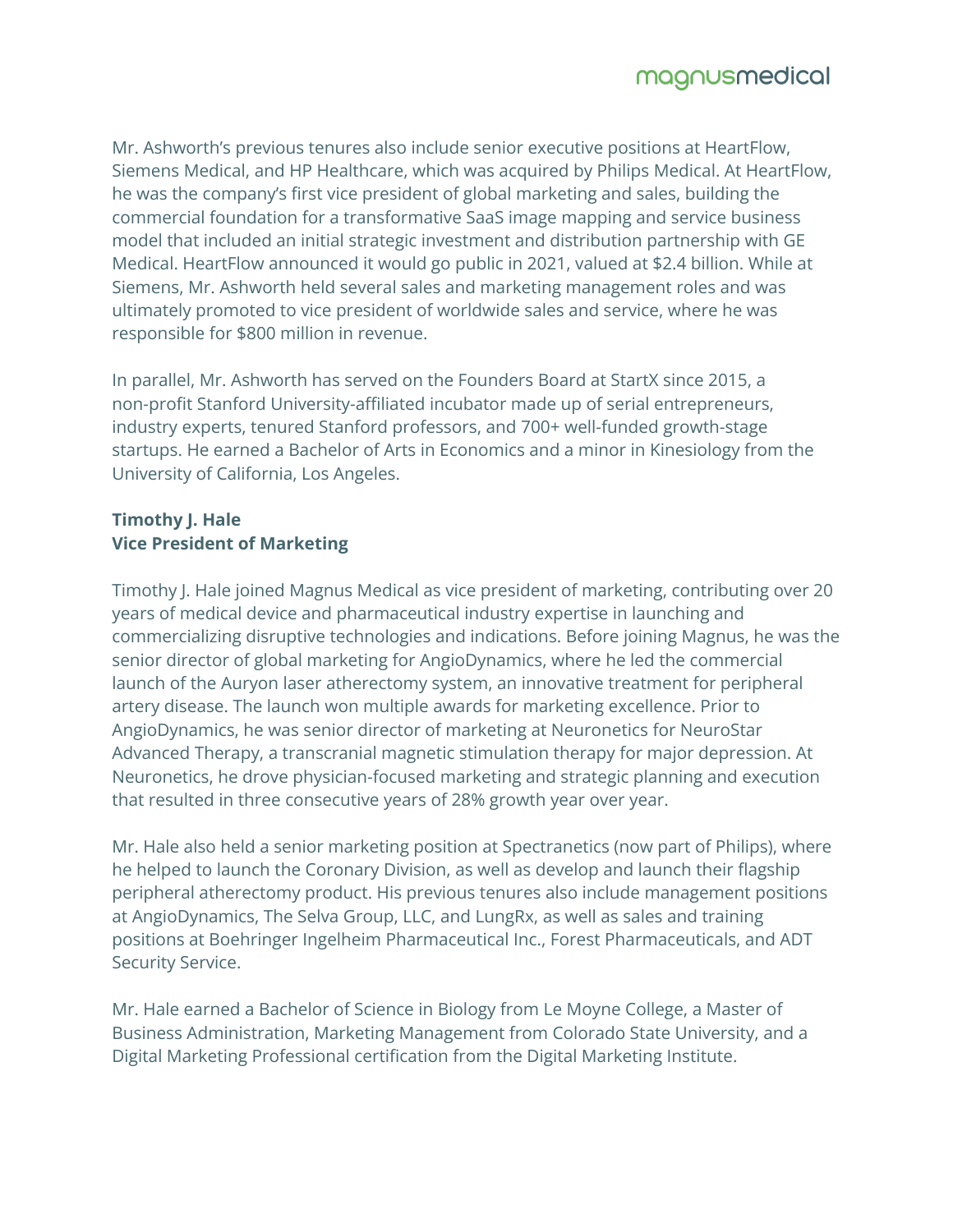# **Erica Lundmark Vice President of Hardware Engineering**

Erica Lundmark joined Magnus Medical as vice president of hardware engineering with over 20 years of engineering experience in the medical device industry and a focus on hardware, systems, electrical, wireless communications, and medical standards compliance for both startups and mid-sized companies. Prior to joining Magnus, she was senior director of electrical engineering for InCube Labs, where she helped lead the team through characterization, verification, manufacture, and knowledge transfer of an active rechargeable implantable medical device and its associated external products for the treatment of pain. Ms. Lundmark was also senior director of electrical engineering for Sacramed, an InCube Labs early-stage company developing a neuromodulation system for the treatment of overactive bladder.

Ms. Lundmark's previous tenures also include senior management and engineering positions at NeuroPace and St. Jude Medical (formerly Ventritex). At NeuroPace, she worked within a small team of design engineers to develop an implantable responsive neurostimulator (RNS) and peripheral external products from design stage through technical support of a successful FDA submission for the treatment of epilepsy.

Ms. Lundmark earned a Bachelor of Science in Electrical Engineering from the University of California, Davis and a Master of Science in Biomedical Engineering from California State University, Sacramento.

# **Romain Moreau-Gobard Vice President of Software Engineering**

Romain Moreau-Gobard joined Magnus Medical as vice president of software engineering, contributing over 20 years of experience in the development of advanced medical imaging software for both startups and established multinational companies. Before joining Magnus, he was vice president of software engineering for Advanced Scanners, where he led the development of 3D reconstruction and imaging algorithms for a novel structured light scanner for brain and spine imaging. Prior to this, Mr. Moreau-Gobard led software engineering teams at HeartFlow, where he designed a novel SAMD (software as a medical device) product to determine the fractional flow reserve from cardiac computed tomography (CT) scans, allowing entirely non-invasive detection and diagnosis of heart disease. HeartFlow's software received U.S. Food & Drug Administration (FDA) clearance in 2014, and in 2021, the company announced it would go public with a valuation of \$2.4 billion. Mr. Moreau-Gobard has also held engineering leadership roles at Siemens Medical and Siemens Corp. Technology.

Mr. Moreau-Gobard received a Master of Science in Artificial Intelligence from EPITA, the School of Engineering and Computer Science in Paris, France, and a Master of Science in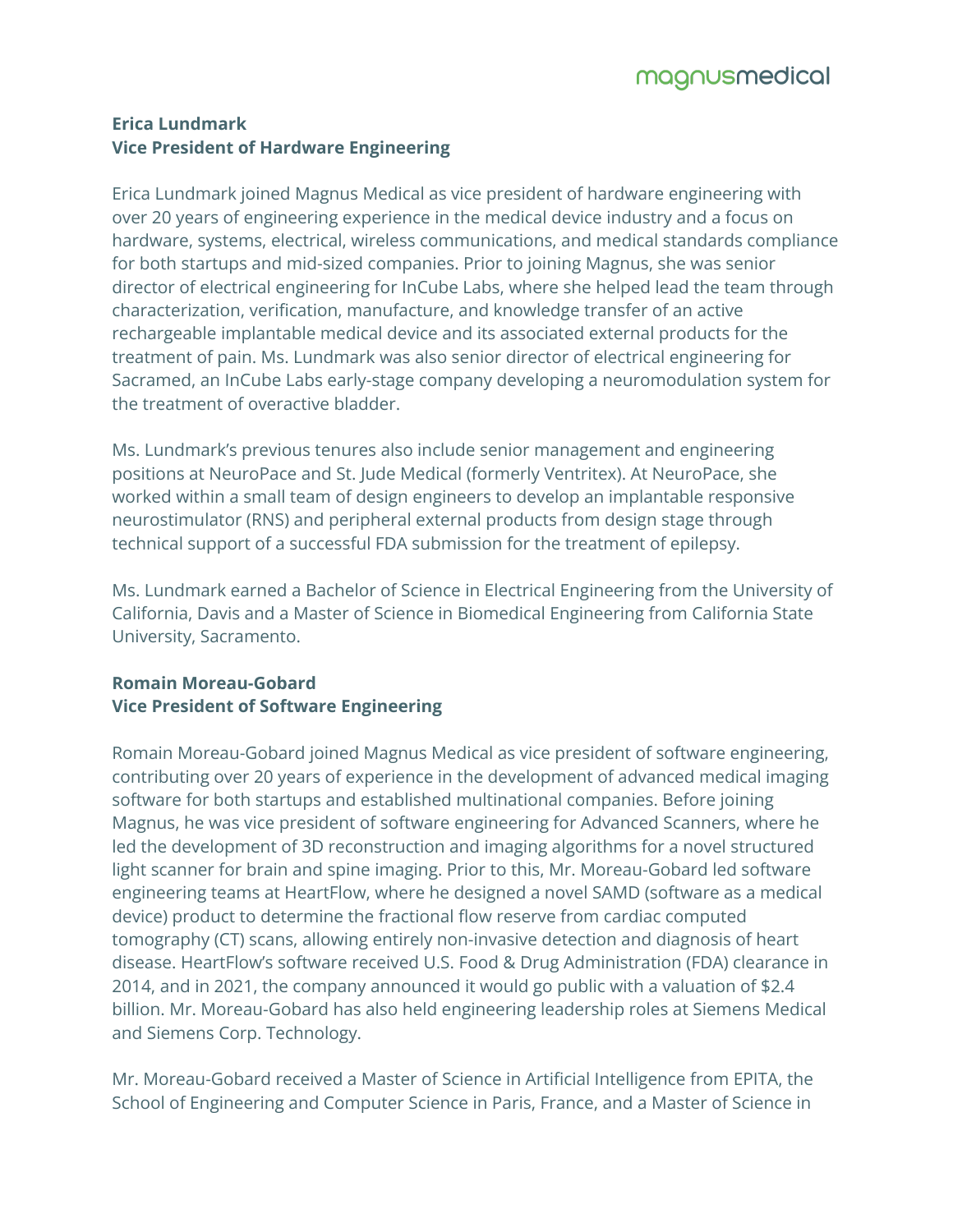Management of Information Systems from Stevens Institute of Technology. He currently holds 15 U.S. and international patents.

### **Tammy Morton Vice President of Clinical Affairs**

Tammy Morton brings more than 20 years of experience in planning and executing clinical trials to support regulatory submissions for class II and class III medical devices in a variety of therapeutics for both large corporations and startups. Ms. Morton has consulted for Magnus Medical since May 2021, providing expertise in clinical trial strategy, planning, and execution of studies, and in January 2022, she joined the company as its vice president of clinical affairs. Before joining Magnus full time, Ms. Morton was also the head of clinical affairs for CapsoVision, Inc., where she implemented the study design, operational planning, and execution for future regulatory approval of a colon capsule endoscope. Prior to joining CapsoVision, Ms. Morton was vice president of clinical affairs for Halo Neuroscience, the developer of home-use neurostimulation technology, where she was instrumental in planning the company's clinical strategy for major depressive disorder. Before joining Halo, she was vice president of clinical affairs for Radial Medical, where she planned and executed pre-market clinical trials in deep vein thrombosis, venous leg ulcer, and restless legs syndrome therapeutics. Her previous tenures also include senior management positions in clinical affairs at Gynesonics, Abbott Vascular, and Bailer Research, as well as a clinical research instructor at the University of California, Santa Cruz.

Ms. Morton earned a Bachelor of Science in Zoology from the University of California, Davis and a Master of Science in Exercise Physiology from California State University, Sacramento.

#### **Joost de Schutter Vice President of Finance**

Joost de Schutter joined Magnus Medical as vice president of finance, contributing over 25 years of experience in healthcare technology and life sciences for both Fortune 500 companies and startups. Most recently, Mr. de Schutter was vice president of finance for HeartFlow, where he successfully guided the company through its transition to public company readiness. Previously, he was vice president of finance for Thermo Fisher Scientific's Clinical Diagnostics Division, where he partnered with the global division's executive team to drive revenue growth and margin expansion while managing all aspects of the finance function. His previous tenures also include multiple senior management positions, including vice president, corporate controller for Prysm, consulting CFO for RenovoRX, an early-stage medical device start-up, and various finance leadership positions at Philips Healthcare.